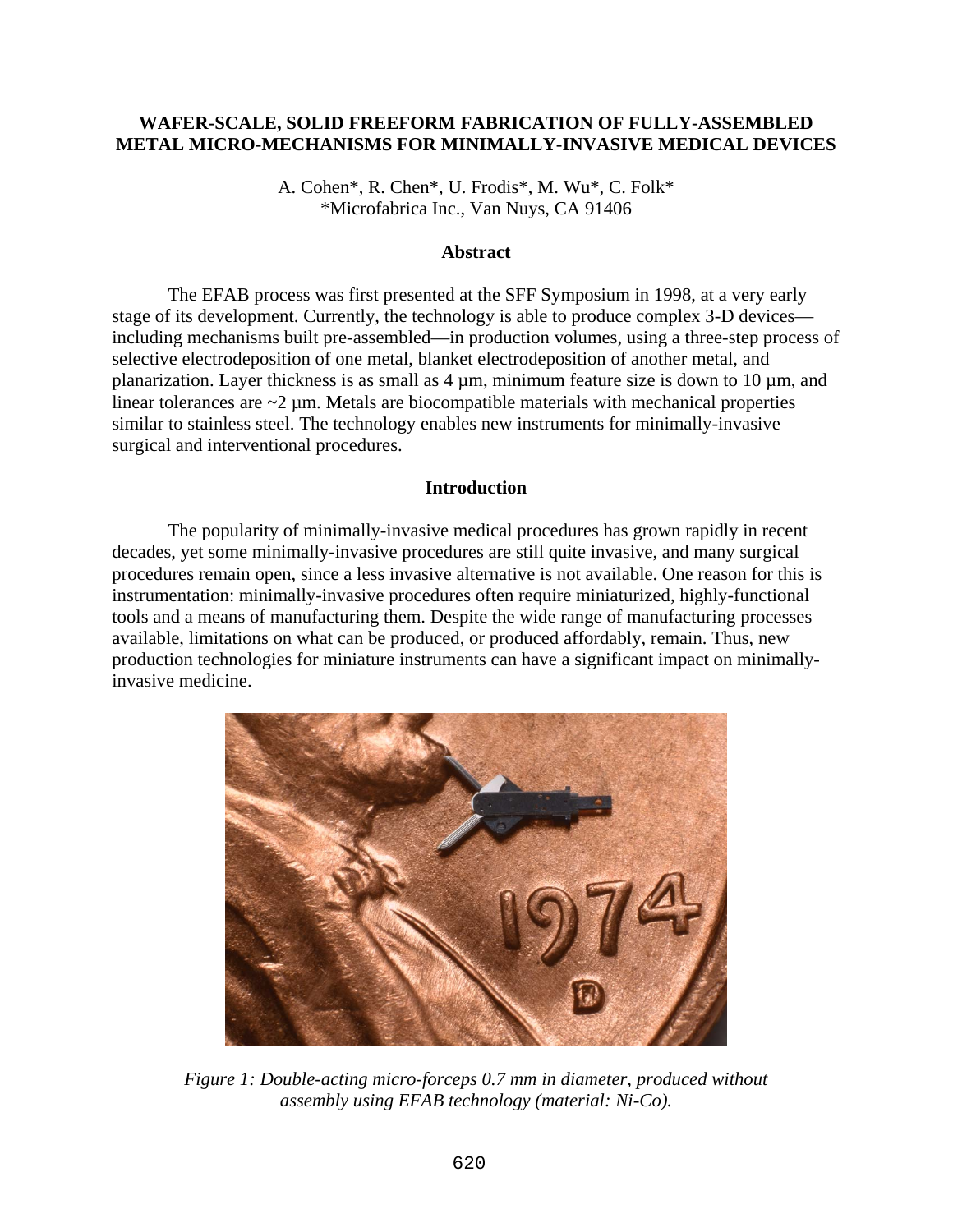## **EFAB Technology**

EFAB technology was invented in the mid-1990s at the University of Southern California with funding from DARPA, and has been commercialized by Microfabrica Inc. (formerly MEMGen Corporation), a venture-funded company based in Van Nuys, California. The technology was first described at the Solid Freeform Fabrication Symposium in 1998 [1]; later publications [2-7] documented the development of the process and its eventual application to medical devices and other areas.



*Figure 2: Detail of single-acting micro-forceps illustrating feature quality (material: Ni-Co).* 



*Figure 3: Micro-chainmail "umbrella" (material: Ni-Co).* 

The EFAB process enables flexible, cost-effective, highly-repeatable production of intricate metal devices measuring millimeters to centimeters in overall size with features measured in microns or tens of microns. Devices made with EFAB are produced at a wafer scale, typically in batches of 100s to 1000s, using a solid freeform fabrication process that is both additive and subtractive in nature. Metal is deposited through electroplating, yielding fully-dense material with excellent mechanical properties and demonstrated biocompatibility for many applications. The process involves three steps: selective electrodeposition of one metal, blanket electrodeposition of a second metal, and planarization. Layer thickness is as small as 4  $\mu$ m, minimum feature size is down to 10  $\mu$ m, and linear tolerances are ~2  $\mu$ m.

Figure 1 shows over a U.S. penny a double-acting forceps Ni-Co instrument ~0.7 mm diameter, in which all moving parts are co-fabricated together. Figure 2 is an SEM detail of a single-acting Ni-Co forceps, while Figure 3 is an SEM image of a chainmail "umbrella" for retrieval of foreign bodies or capture of emboli, featuring hundreds of individual links and measuring about 7 mm in diameter. Both devices are fabricated without assembly.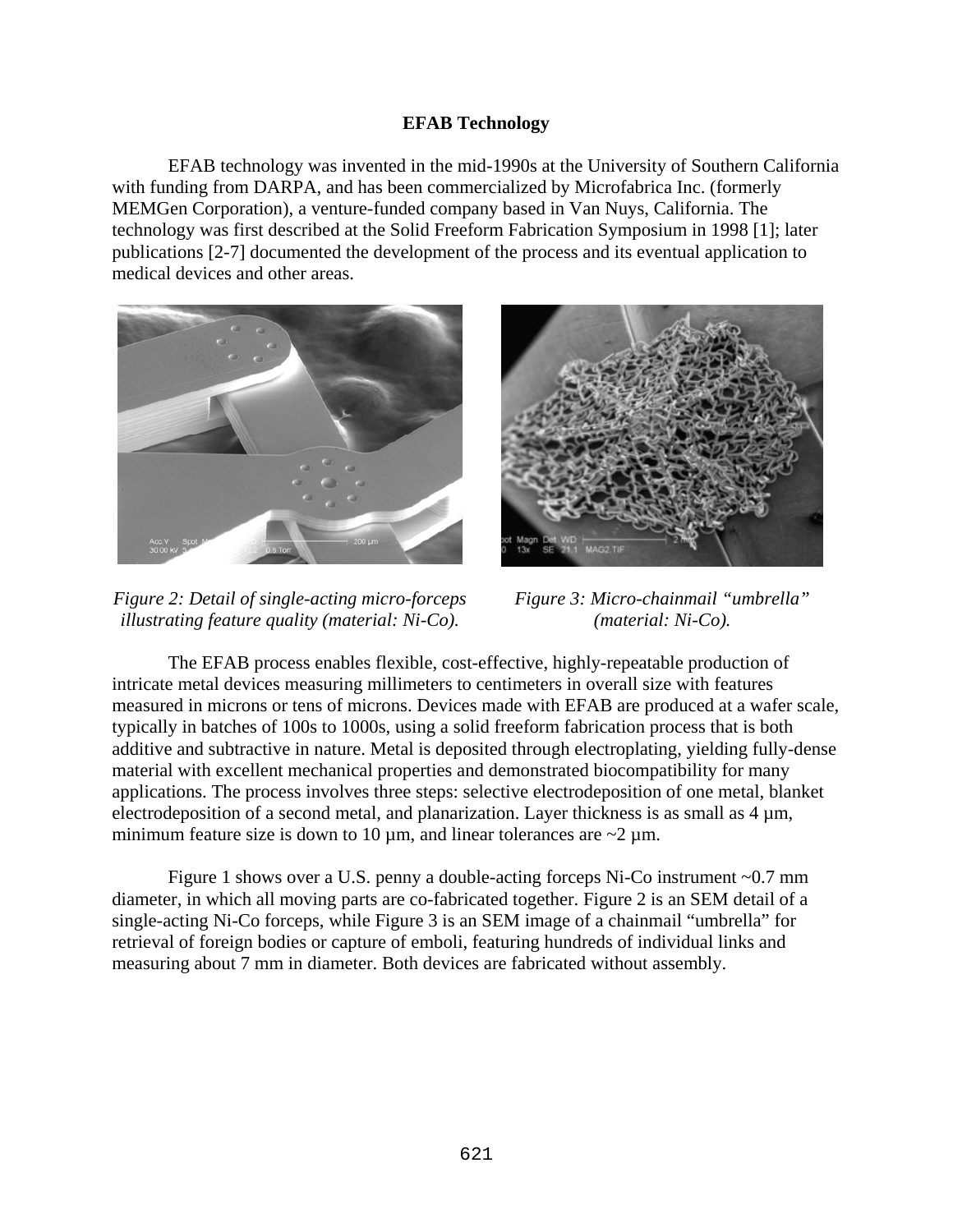

*Figure 4: Array of helical micro-springs developed for use in semiconductor probing (material: Ni-Co).* 

EFAB technology makes possible an unprecedented level of device complexity at the sub-millimeter to millimeter scale, including the creation of fully-assembled mechanisms with independently-moving parts, often obviating the need for costly micro-assembly. EFAB provides a versatile, freeform process for producing metal structures at a small scale, freeing medical device and other designers from the constraints of standard shapes and conventional processes (e.g., slotting a tube, bending a wire). The process enables new types of devices previously impossible to make, and can also significantly lower the cost of devices now difficult to manufacture. EFAB technology has found use in medical devices, semiconductor testing (springlike probes such as in Figure 4 for probing wafers), microwave/millimeter-wave devices (e.g., the hybrid coupler shown in Figure 5) and military safing/arming and fuzing devices relying on watch-like mechanisms similar to those in Figure 6.



*Figure 5: Folded and unfolded versions of a millimeter-wave hybrid coupler based on highly-miniaturized coax (material: Ni).* 



*Figure 6: Mechanical energy-harvesting device ~5 mm diameter incorporating a spiral spring and moving mass (material: Ni-Co).*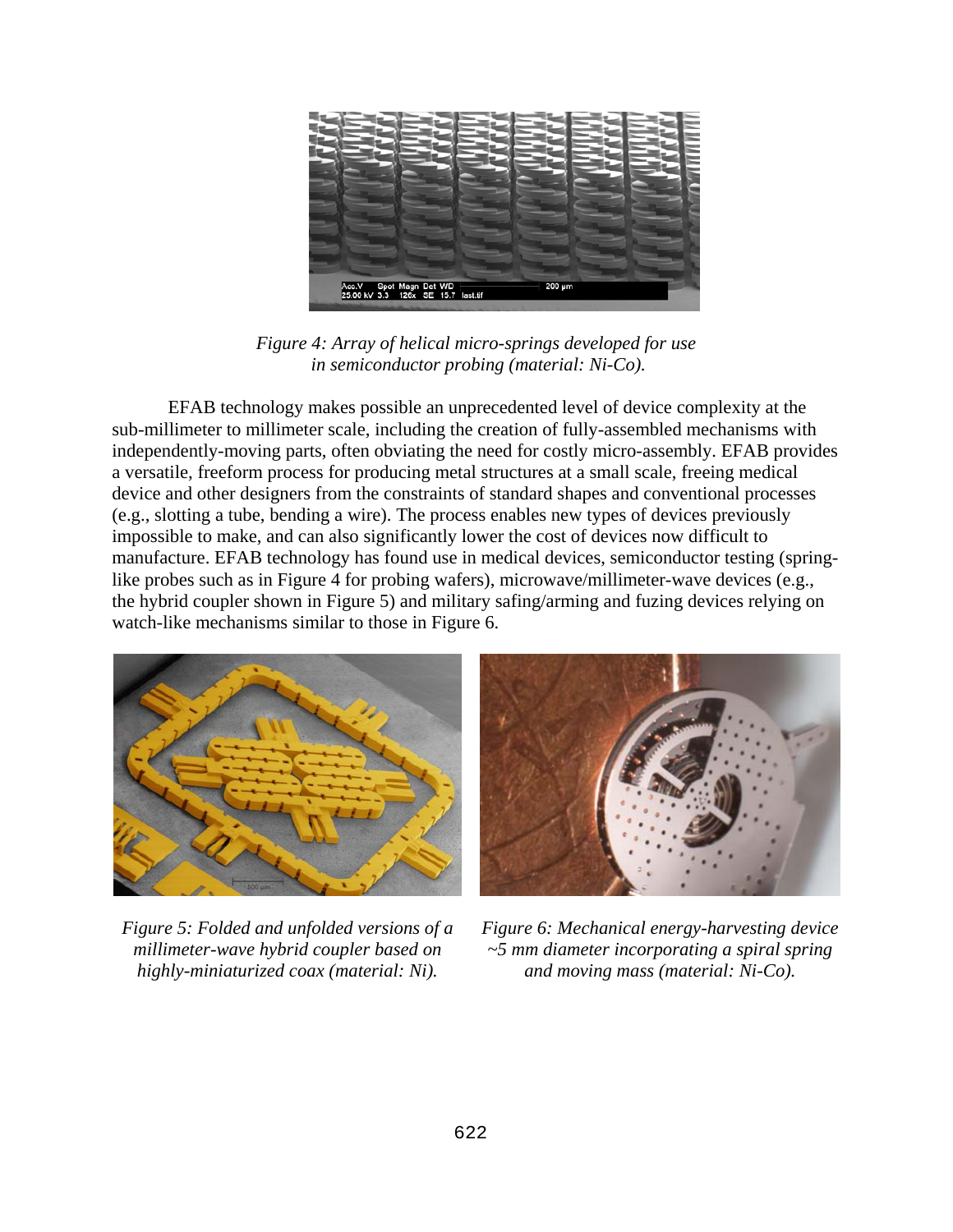As with all SFF processes, EFAB produces devices by forming and stacking a series of thin layers, according to 3-D CAD designs. But there are important differences with EFAB other than its smaller scale:

- EFAB is a volume production process that may be used to make prototypes, rather than a prototyping process per se.
- It yields functional metal devices in the final production materials.
- It is performed at present in a cleanroom by technicians, rather than in a single automated machine.
- It uses tooling, rather than being a direct-write process driven by CAD data.
- Devices are typically built using tens, vs. hundreds, of layers.

### **Process Flow**

The EFAB process is driven by a 3-D CAD model of the desired final device. The model is often of an assembly having multiple, independent parts. The model geometry is exported as an STL file and imported into a specialized software package developed by Microfabrica called Layerize which generates 2-D cross-sections for every layer that is to be fabricated. Layerize exports files in GDSII format; these are then used to drive an e-beam or laser-based pattern generator, yielding a set of photomask tools that define each cross section with sub-micron resolution. The photomasks are used in the EFAB process to define the locations of selective material deposition on each layer of the device.

The EFAB manufacturing process beings with a blank substrate (typically alumina) and grows devices layer-by-layer by depositing and planarizing at least two metals. One metal is structural, forming the features of the finished device. The other metal is sacrificial, providing support during the layering process and eventually removed.

Figure 7 depicts the layering process, involving three key steps. In Step 1, a first metal (e.g., the sacrificial metal as shown) is selectively electrodeposited onto the substrate in areas defined by the photomask, in a pattern corresponding to the first cross-section of the device. In Step 2, a second metal (e.g., the structural metal) is blanket deposited (typically by electrodeposition). The second metal covers the first metal and fills in the region where the first metal was not deposited. In Step 3, the two metals are planarized via a proprietary process to form a two-material layer of precisely-controlled thickness, flatness, and surface finish. These three steps are then repeated again and again until all layers have been formed and the desired device has been fully generated. Lastly, the sacrificial metal is completely removed by a selective etching process, freeing the device for use.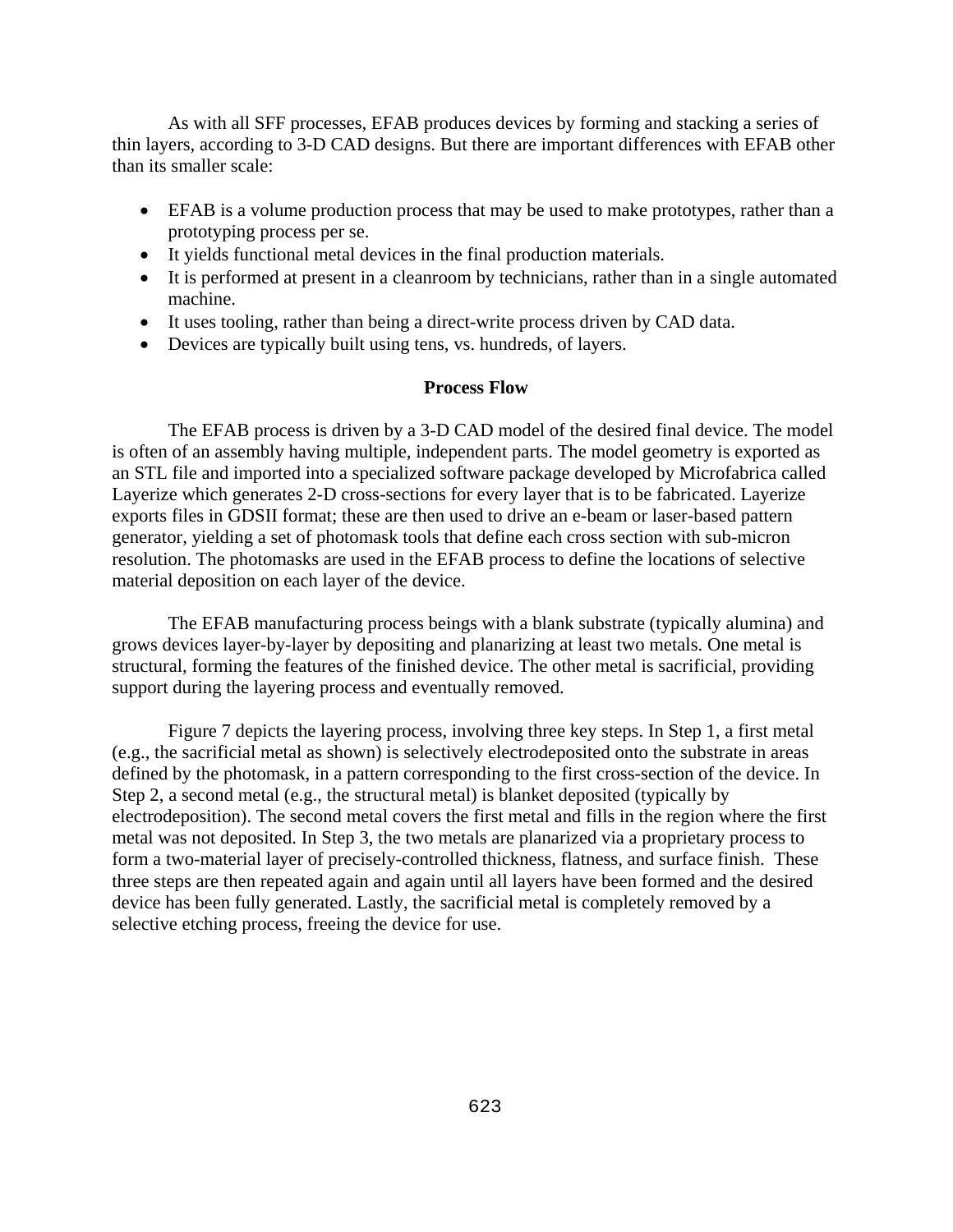

*Figure 7: The EFAB process. A 3-step process is performed on each layer using two materials. Eventually one material is etched to release the structure.* 

If the first layer is entirely sacrificial metal, then devices will be completely released from the substrate; this method is typically used for medical devices. However, electricallyinterfaced devices such as those shown in Figure 5 can also be built directly on the substrate and remain attached to it; dicing the substrate then singulates the individual 'chips' for use.

## **Development History**

The EFAB process was originally practiced using a selective electrodeposition technique invented at USC called "Instant Masking". Instant Masking allows metal to be electrodeposited through the apertures patterned in a compliant mask that is pressed against the surface to be patterned (e.g., the substrate or previous layer). The poorly-defined yet monolithically-built chain presented in Figure 8 at the 1998 SFF Symposium [1] was made with this process, as were many later devices of greatly-improved quality, such as the transformer of Figure 9.





*Figure 8: Early (c. 1998) chain produced using EFAB technology through Instant Masking (material: Ni).*

*Figure 9: Micro-transformer produced using EFAB through Instant Masking (material: Ni).*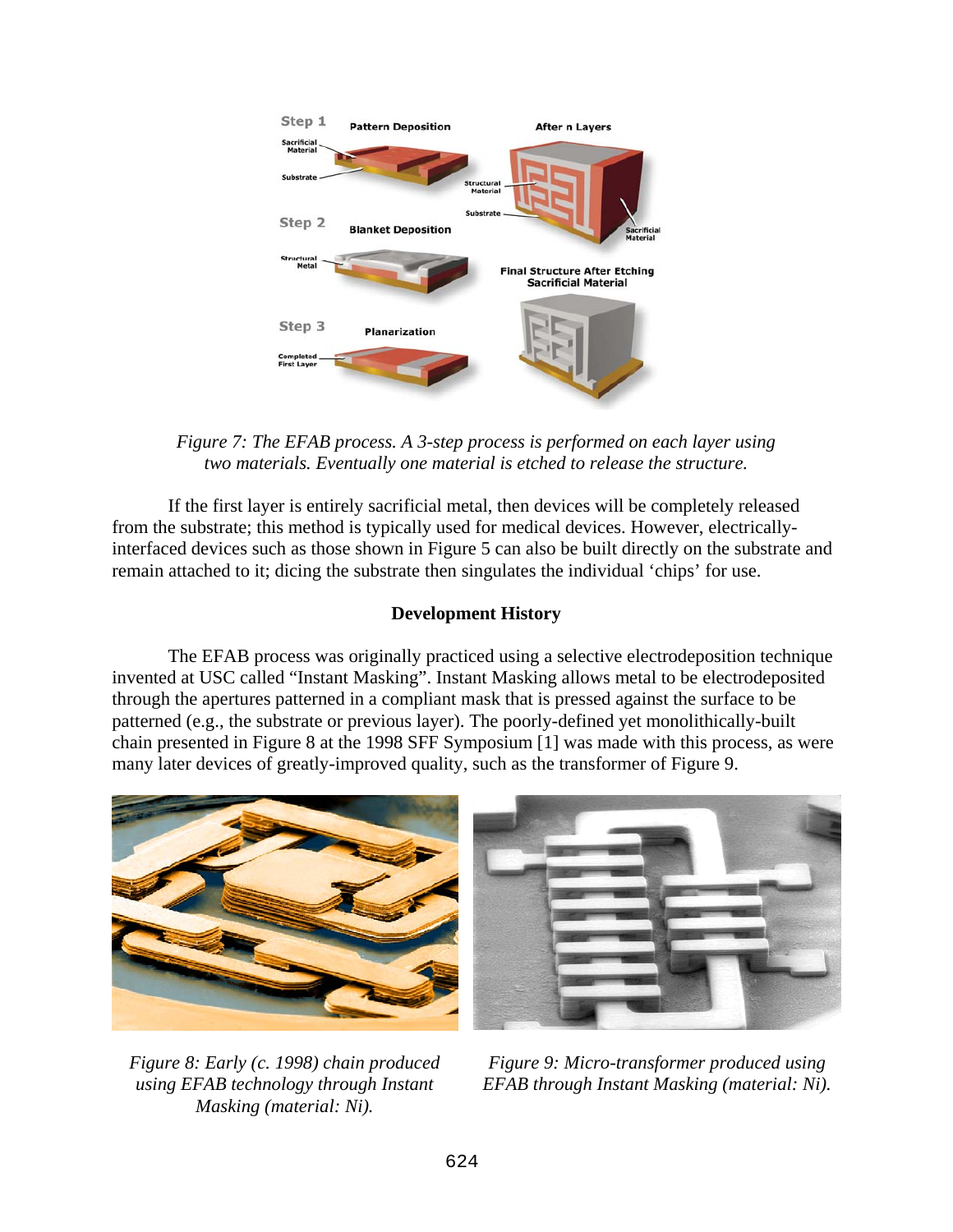Instant Masking was conceived as a means of bypassing the complex and timeconsuming steps required by photolithography through the use of pre-fabricated masks, thus allowing selective deposition and the other EFAB process steps to be performed within a single, automated machine, according to the classic SFF paradigm. Several such machines (Figure 10) were developed by Microfabrica capable of producing small quantities of prototype devices on 25-mm diameter substrates. When the time came to to scale EFAB technology to productioncapable (e.g., 100 mm diameter) substrates, a more conventional pholithography-based approach was adopted over Instant Masking, as it was determined that scaling the latter to larger substrates would require considerable time and resources.



*Figure 10: Automated EFAB machine .* 

# **EFAB for Medical Devices**

EFAB technology found its first applications in electronics and defense, but some of the most exciting applications for the technology are in medicine, especially those which enable minimally-invasive procedures. Several devices are described as follows, all of which are monolithically fabricated without assembly.



*Figure 11: EFAB-produced hydraulicallyoperated forceps (material: Ni-Co).* 



*Figure 12: Tissue approximation device (current material: Ni-Co).*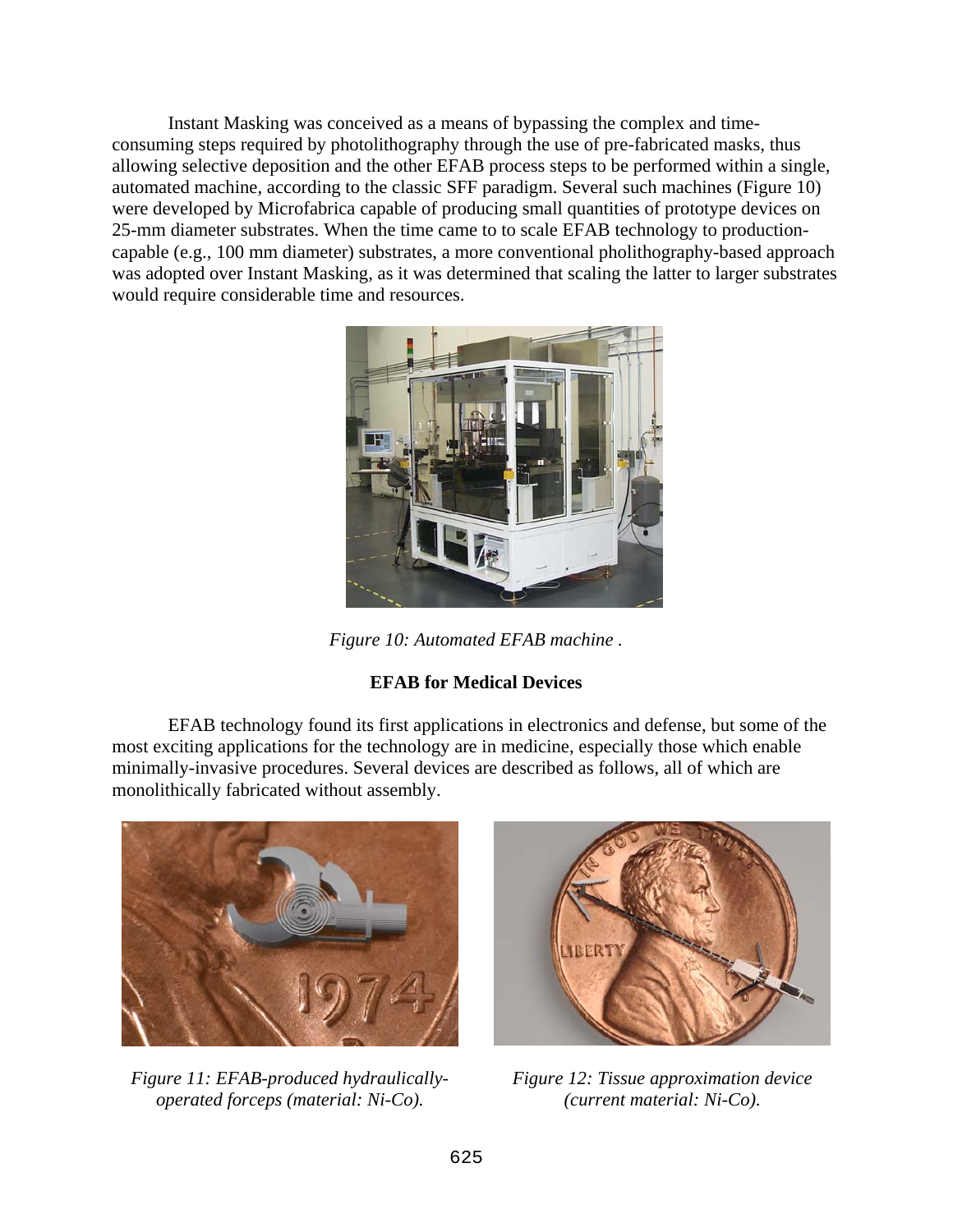Figure 11 shows a hydraulic forceps in which a piston is moved within a curved cylinder using water, forcing the moving jaw to pivot around a hinge. When the pressure is released, a return spring opens the jaw. The device has been shown to grip small objects. Hydraulic devices are useful, for example, in interventional or diagnostic procedures performed through tortuous anatomy where motion of a rotating or sliding wire can be problematic due to friction or fatigue. Figure 12 depicts a tissue approximation device under development for such applications as closing a congenital heart defect known as patent foramen ovale. Inspired by drywall toggles at a much larger scale, this device is delivered through tissue inside a needle. Withdrawing the needle allows spring-loaded wings to pop open at both the distal and proximal ends; pulling on a wire then ratchets the two sets of wings together, approximating the tissue. The device is removable if desired.



*Figure 13: Reciprocating tissue saw (material: Ni-Co).*



*Figure 14: Tissue approximation clip (material: Ni-Co).* 

Figure 13 is a photograph of a reciprocating endoscopic saw—essentially a powered scalpel—that cuts through soft tissue with little pressure and without the need to draw the device across the tissue. It comprises two external blades and an inner blade that is mechanically vibrated to and fro along the longitudinal axis. Figure 14 shows a ratcheting, two-piece surgical clip deployed at the end of a forceps-like delivery device. The clip is intended to approximate tissue in lieu of a suture, but requiring much less motion and procedural time than suturing.

From the perspective of a medical device developer, EFAB offers a number of key benefits that complement those of conventional manufacturing processes. Parts and devices 1 mm or more in height, and millimeters-centimeters in width and breadth, can be produced with complex 3-D geometries, including those with internal features that would not be amenable to machining. Devices with features as small as 4  $\mu$ m can be fabricated with tolerances of just a few microns. The high cost of fabricating complex small parts and then assembling them into devices can be dramatically reduced by using EFAB to batch-fabricate complex 'assemblies' with multiple independent, moving parts. Unlike many manufacturing processes, the cost of EFAB is not heavily influenced by complexity, and in general the process is net shape, with no postprocessing required. Finally, features such as threads (Figure 15), micro-textures (Figure 16), part numbers, and logos can be added to devices at virtually no additional cost.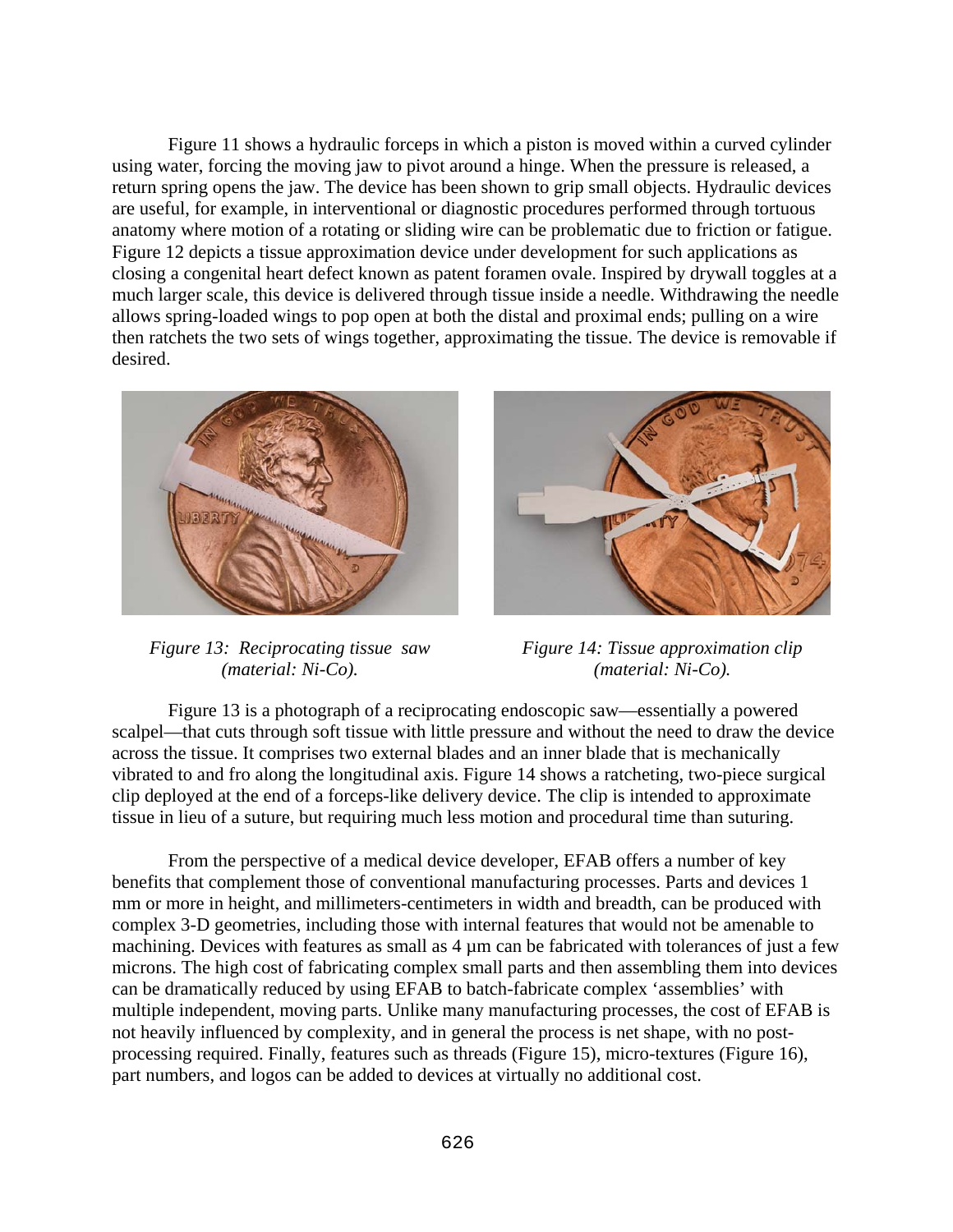

*Figure 15: Functional threads produced with using EFAB technology.* 



*Figure 16: Built-in micro-textures.* 

EFAB technology is highly repeatable, thanks largely to the use of photolithography to define layer geometry. In addition, bypassing the need for assembly can significantly boost quality: Assembly processes relying on welding, adhesives, fasteners, and the like may fail, risking disintegration of devices during a medical procedure. In contrast, most EFAB-built devices are monolithic. Obviating the need for assembly also avoids the risk of the wrong part being used, a part being forgotten, or assembly of parts occurring in the wrong order.

## **Process Details**

A typical device produced using EFAB is relatively small, intricate, tightly-toleranced, and quite frequently is a pre-assembled mechanism with multiple independentl components. Using EFAB, devices may be fabricated with undercuts, internal features, narrow and deep holes and slots, curved and non-circular holes and channels, tall yet thin walls, and reasonably sharp corners are all possible. Also, since material is added as the process progresses, devices may be made from more than a single material: either on different layers or within a single layer. The primary geometrical limitation of EFAB technology is related to release of the sacrificial metal. It is not possible, for example, to produce a completely closed, hollow box, since there would be no way to etch the sacrificial metal inside; at least one release hole is needed. In general, devices made with EFAB may require the addition of release holes (e.g., the holes on the surface of the device in Figure 6) to ensure complete release. With proper hole design complete release of sacrificial material can be assured.

EFAB is currently limited to making devices just over 1 mm in the Z axis, but Microfabrica is working to increase this height significantly. The practical limit, assuming the use of layers thicker than 25  $\mu$ m, will probably be 2-3 mm. Along the X and Y axes, there is no such limit other than wafer size (now 100 mm with a planned transition to 150 mm) and cost (fewer large devices can be made per wafer)). On the other extreme, devices can be made that are very small (e.g.,  $4 \times 25 \times 25 \mu m$  with a mass of  $\sim 0.02 \mu g$ . A typical device is 0.5-1.0 mm in height and up to several millimeters in width and breadth, weighing a few mg or tens of mg. Devices with up to 50 layers have been fabricated to date, and those with two-three dozen layers are routinely made. While this layer count is much lower than those commonly found with SFF processes, it is still about an order of magnitude larger than the layer count typically found with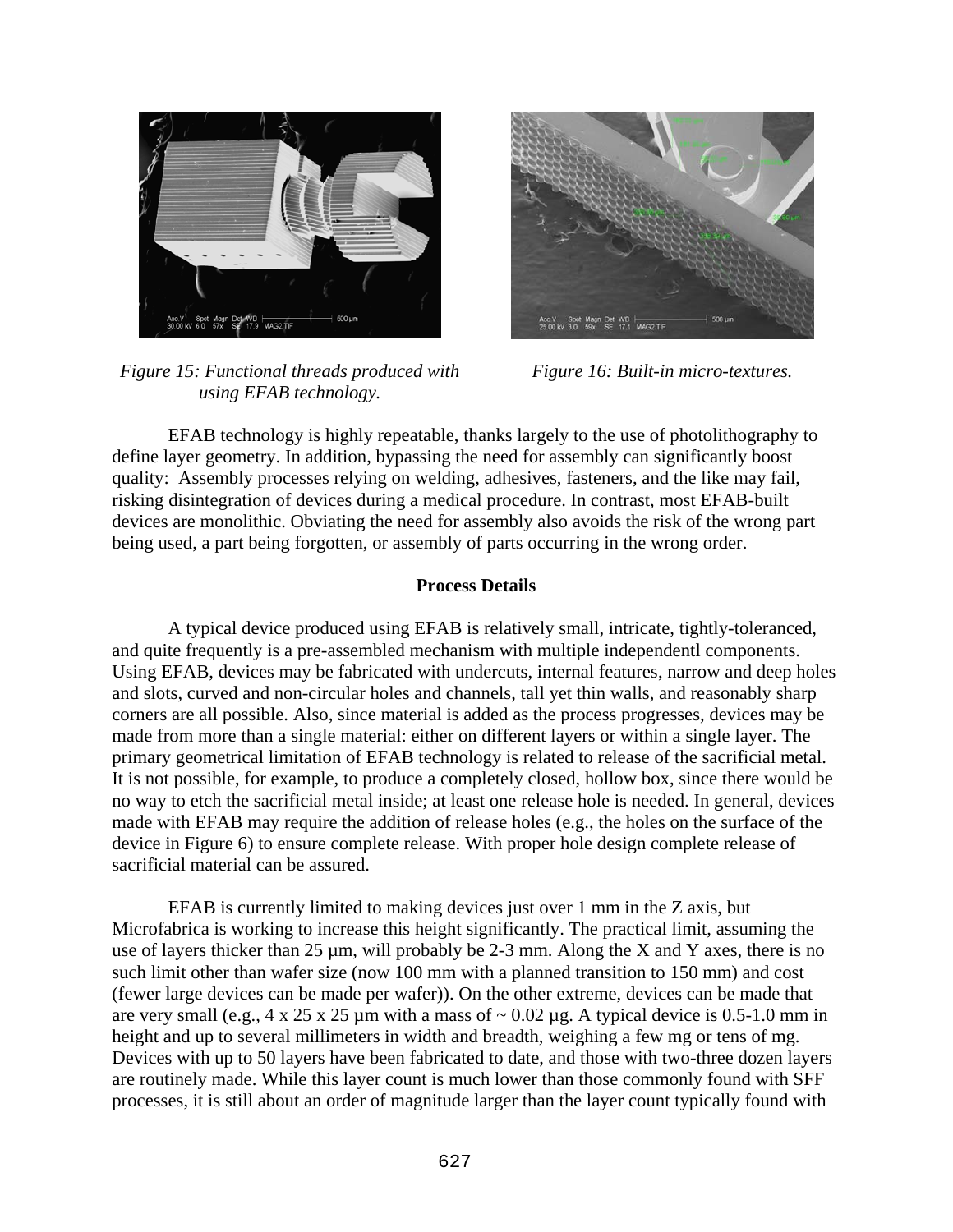microfabrication processes such as surface micromachining commonly used to make small-scale devices such as microelectromechanical systems (MEMS). The primary limitation on layer count is cost and lead time.

Along the layer stacking  $(Z)$  axis, features can be as small as the layer thickness  $(4 \mu m)$  or thicker at present). In the plane of the layers, features at currently are as small as  $10-20 \mu m$ , but in principle can be less than 5  $\mu$ m. Design techniques based on staggering features from one layer to the next can be used to achieve holes, slots, and clearances that are effectively smaller, typically down to 5 µm. EFAB processing is accurate, repeatable, and free of many distortions. The control of dimensions along the Z axis is currently  $\frac{1}{2}$   $\mu$ m. In the X/Y (i.e., layer) plane, dimensions are typically controlled to within  $+/- 2 \mu m$ . Inter-layer alignment is now  $+/- 1.5 \mu m$ ; if tighter alignment tolerances are needed, these are achievable with better equipment. These tight tolerances are attributable to the use of sub-micron resolution photomasks to define the layer geometry, and a precise planarization process. EFAB is typically a net-shape process, producing no burrs and only a small amount of distortion due to residual stress (normally not noticeable except on very thin, cantilevered features).

The surface finish of the top and bottom of layers is typically about  $0.15 \mu m$ ; optical quality surfaces are possible if desired. The most significant source of surface roughness for some devices is the 'stair steps' along the layer-stacking (Z) axis due to the layered nature of EFAB. Conversely, in the X/Y plane the steps associated with the rastered nature of the photomask are submicron and normally not noticeable. At present, layer thickness can be specified on a layer-by-layer basis over the range of 4-25  $\mu$ m. In order to minimize any objectionable surface roughness associated with stair steps, layer thickness can be optimized. For example, a cylinder built with its axis parallel to the X/Y plane may be built with thinner layers near the top and bottom.

## **Materials for EFAB Technology**

At present there are two commercialized EFAB materials suitable for medical devices: Valloy<sup>™</sup>-120 metal (a proprietary fine-grain nickel-cobalt alloy) and Edura<sup>™-180</sup> metal (rhodium). A third metal is currently in development for implantable medical devices, and for those used in MRI-guided procedures.

| <b>Property</b>                          | <b>Valloy-120</b> | Edura-180     |
|------------------------------------------|-------------------|---------------|
| <b>Ultimate tensile</b><br>strength, MPa | 1,100             | Not available |
| Yield strength,<br><b>MPa</b>            | 900               | Not available |
| Hardness, Rc                             | ~140              | ~100          |
| <b>Modulus of</b><br>elasticity, GPa     | 180               | Not available |

|  |  |  | Table 1. Properties of commercial EFAB materials |  |  |
|--|--|--|--------------------------------------------------|--|--|
|--|--|--|--------------------------------------------------|--|--|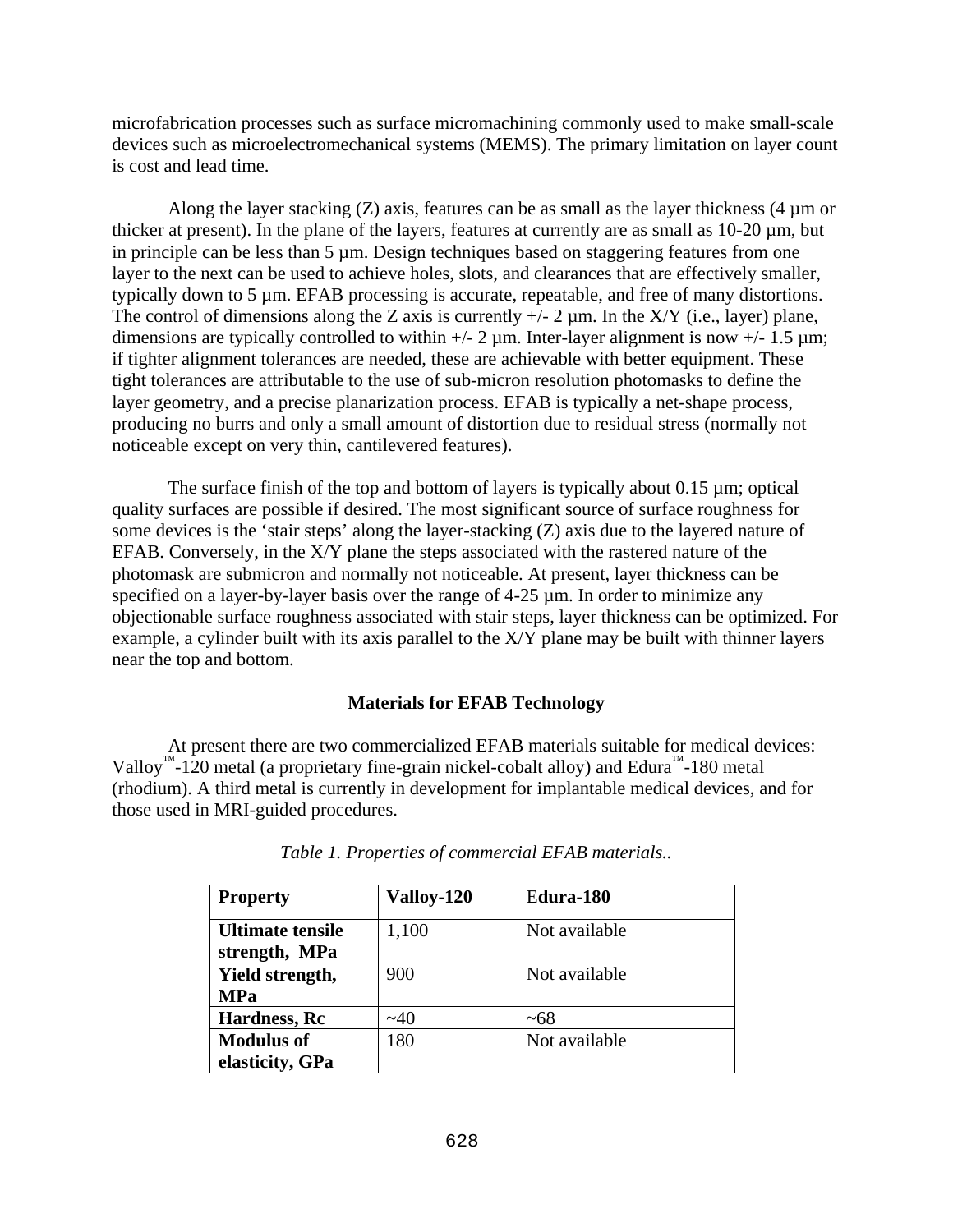The primary structural material used is Valloy-120, an electrodeposited, fully-dense, ductile, corrosion-resistant alloy with very good mechanical properties and demonstrated biocompatibility. Edura-180 is not used to make entire devices but is used selectively for features needing extreme hardness or wear resistance; devices incorporating more than one material (e.g., Valloy-120 and Edura-180) are routinely fabricated.

The properties of Valloy-120 and Edura-180 metals are summarized in Table 1. Both materials achieve their mechanical properties as-deposited, with no heat treatment needed. The adhesion between layers in a device made by EFAB is a large fraction of bulk ultimate tensile strength. Thus for many devices, EFAB devices can be considered to be nearly monolithic even though formed from discrete layers.

Extensive third-party laboratory tests of Valloy-120's biocompatibility demonstrate its suitability for medical devices intended for < 24 hours exposure to tissue and circulating blood. The material is however, not suitable for long-term implantation. Tests have shown that Valloy-120 has very good corrosion resistance and is of high purity.

Edura-180 metal is an electroplated rhodium material. Edura-180's hardness exceeds the ~57 Rockwell C hardness of hardened 440C stainless, making if attractive for portions of devices in abrasive contact with hard materials.

### **Process Limitations and Cost**

As noted earlier, an important limitation of EFAB technology is that devices cannot be too large. Another consideration is that the range of materials is presently quite limited and may not meet all requirements. The layered nature of the process creates stair steps on some part surfaces and gives rise to inter-layer misalignment. In addition, all dimensions along the layer stacking axis are quantized to the local layer thickness. The unique ability of the EFAB process to produce devices with internal features and multiple components may require adding release holes to the design; sometimes these are undesirable. Not all devices can be made fully preassembled using EFAB due to issues with stairsteps or minimum clearance between moving components (though design "tricks" may sometimes be used to overcome the latter). For example, due to stair steps, vertical and horizontal shafts which rotate smoothly are difficult to include in one monolithically-fabricated device.

In production quantities (e.g., 10,000s-1,000,000s of units) EFAB technology can be very cost-effective and in many cases—particularly for small, complex, or tightly-toleranced devices—significant cost-savings can be realized. The ability to batch produce sophisticated, net or near-net shape parts and devices, combined with the ability to reduce or eliminating smallscale assembly of mechanisms are key factors making EFAB economically attractive. The primary cost driver for EFAB-built devices is overall device size and the number of layers needed to produce it. Device complexity only has a small impact on cost. Since EFAB requires tooling, prototyping can be costly, but this can be amortized by simultaneously prototyping multiple device variations and even unrelated devices (dozens have been combined on a single wafer), subject to the need for a common set of layer thicknesses.